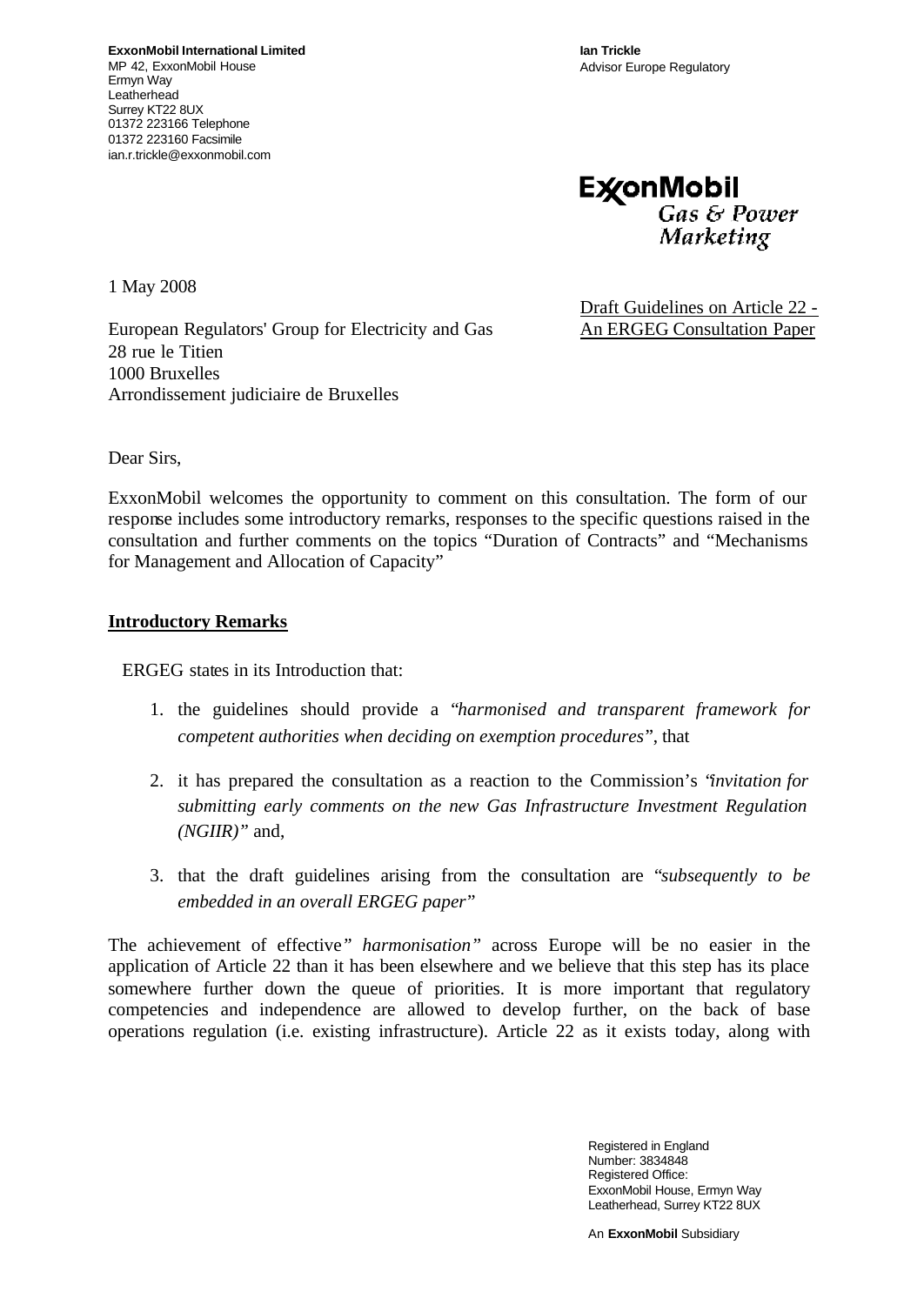l

DGTren's current interpretative note<sup>1</sup> on its application has found unique success in the enablement of major new investments. ERGEG has not explained in any detail why it believes that the proposed guidelines represent an improvement and the question therefore remains "why change"?

We agree that there should be a "*transparent framework*" available to guide both investors and the regulatory authorities. As a matter both of practicality and efficiency any form of guidelines must allow an exemption application to be reviewed on its own merits (the 'case by case' requirement of the Directive), should be flexible enough to make allowance for the different national market contexts of each Member State and be able to accommodate the variety of project models.

ERGEG's reference to a "new" Gas Infrastructure Regulation (NGIIR) is confusing – there is no mention of work on this area in ERGEG's 2008 Work Program and we are not aware of any developments on this since the end of 2006. It is not at all clear what the *"overall ERGEG paper*" is intended for and what else is to be included in that paper. We would welcome any clarification ERGEG can give on their statements and to advise on any changes it is making to its 2008 Work Program in relation to Article 22 or related matters.

Changes to the guidance now, in the absence of a clear long term direction and actual operational experience create a new risk of failure at implementation and arbitrary or inadvertent exclusion of efficient projects. Any new guidance should be struck at the minimum level of additional clarification necessary, should not seek to extend the provisions of Article 22, and should be thoroughly tested (years) in operation before additional regulations are considered.

As far as long term direction is concerned there is much debate in Europe about the potential for discrimination when there are facilities operating on both a regulated and exempt basis. There are alternative models that Europe could select (post transition) in a fully integrated market: one is the fully regulated TPA model for all major infrastructure, one is a deregulated structure with light touch regulation for certain types of facilities (e.g. LNG terminals) and the last is a fully deregulated structure for all key infrastructure (transmission, storage and LNG terminals).

Assuming that efficient new infrastructure investment is considered essential, that avoidance of unnecessary cost and risk for European consumers remains important, and that deregulation (light touch approach) for some major infrastructure types has not been ruled out as a long term direction, then we would expect that the final form of the guidelines will reflect these. Conditions on the exemption may be employed to manage residual competition (consumer) risk allowing decisions in marginal cases to be exercised in favour of project sponsors. Existing regulated facilities (of the same type) could be deregulated after project payback and transit to the same lighter touch regulation as exempt facilities. Practical regulatory guidance could be given both to encourage investment and simplify operations. For instance Member States could be encouraged not to apply, or to disapply, national 80/20 or 75/25 rules/guidelines that constrain Article 22 applications to partial capacity exemptions. Creating such two tier regimes within an individual facility (such as an LNG terminal)

<sup>&</sup>lt;sup>1</sup> Note of DG TREN on Directive 2003/55/EC and Regulation 1228/2003 in the electricity and gas internal market concerning exemptions from certain provisions of the third party access regime, 30.1.2004.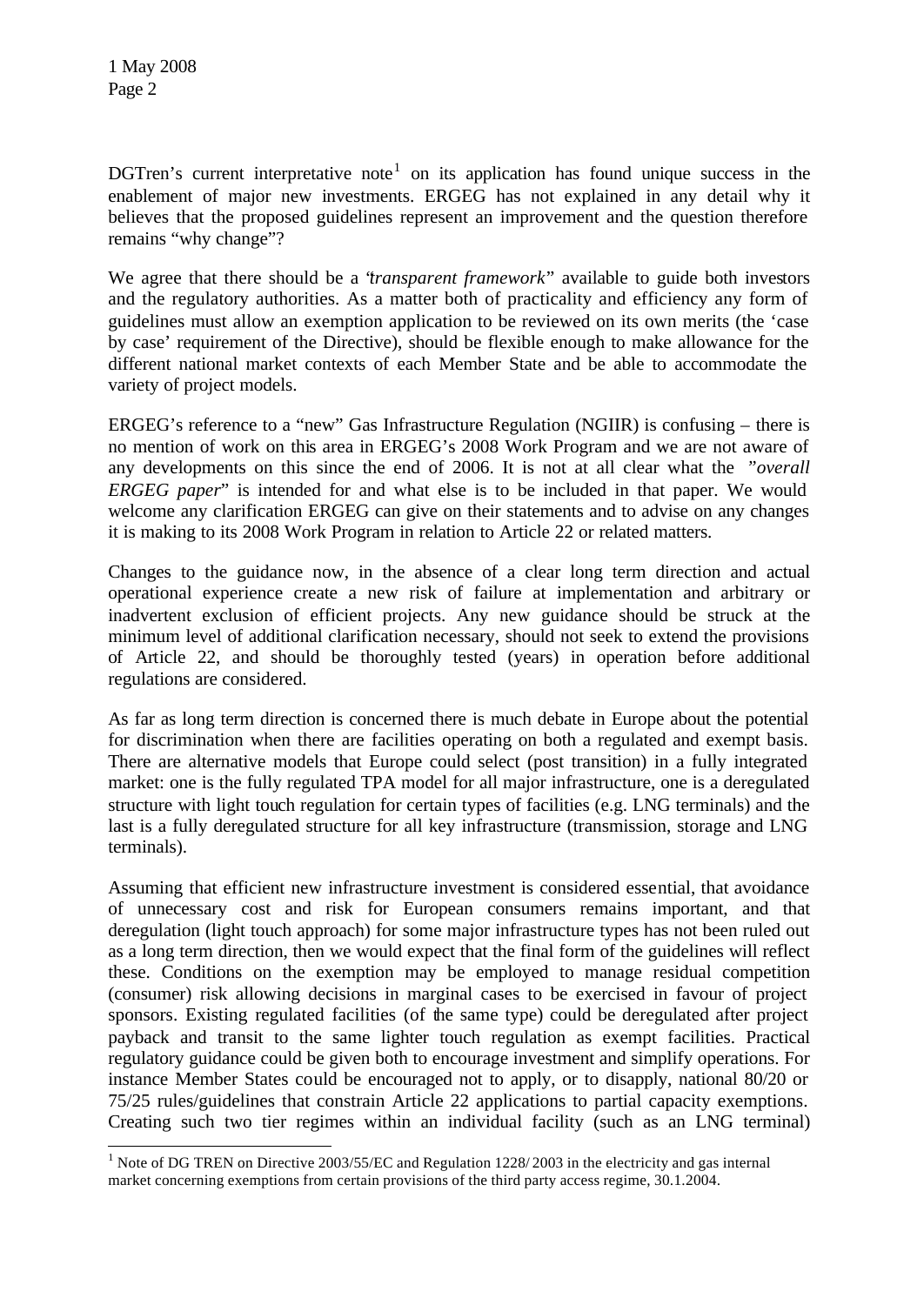presents many of the same issues to the operator of that facility as a two tier regime in Europe poses for Europe's regulators.

The alternative fully regulated option socializing all the costs of building new infrastructure will, in our view, turn out to be a more expensive and less efficient choice for the European consumer.

In summary: we believe the current interpretative note of DGTren has worked well and we would prefer it remained unchanged, but accept that some changes may bring additional clarity to the Article 22 review process; any new guidance or criteria should not go beyond "interpretation" and extend the scope of the Directive in any way. Changes should be founded not simply on regulators' experience of the application review process but on reasonable experience of exemptions/conditions in actual operation. The guidelines should be shaped as far as possible by a long term direction for deregulation so that Europe clearly posts its intention to remain competitive. In the case of LNG, Europe's Article 22 already represents the most stringent conditions of any of the global markets for LNG terminal construction (exemption criteria are less in the U.S, India, China, Korea, and Japan). Adding any additional element to approval is unwarranted and may lead to investors shying away from the EU market.

# **Comments On The Consultation Questions**

# **Q1. Do you consider the described general principles and guidelines appropriate to achieve a consistent and transparent framework for competent authorities when deciding on exemption procedures?**

*Consistency of application by NRA's relies not only on the guidelines provided but also on the competence of the NRA's and their independence. Hence a replacement of the existing interpretive note will not in itself be a guarantee of consistency and fair treatment. Arguably regulatory competencies should be dealt with first.* 

*Any exemption guidelines must be defined broadly enough to enable the National Regulatory Authorities to apply these locally without risk of conflict in their national market circumstances. This applies to all but may be particularly important for those Member States where rTPA is normally employed. National regulators should not be able to prevent an Article 22 application nor should they be able to resist reviewing such an application. There is of course the option to develop incentives for a project sponsor to operate under the full force of regulated TPA always taking into account the consequences for consumers.* 

*The guidelines must only include guidance (interpretation) that is relevant to Article 22 and Directive 2003/55/EC and not include or imply additional tests that may arbitrarily reduce the possibility of exemptions. Europe's global competitiveness is at stake.*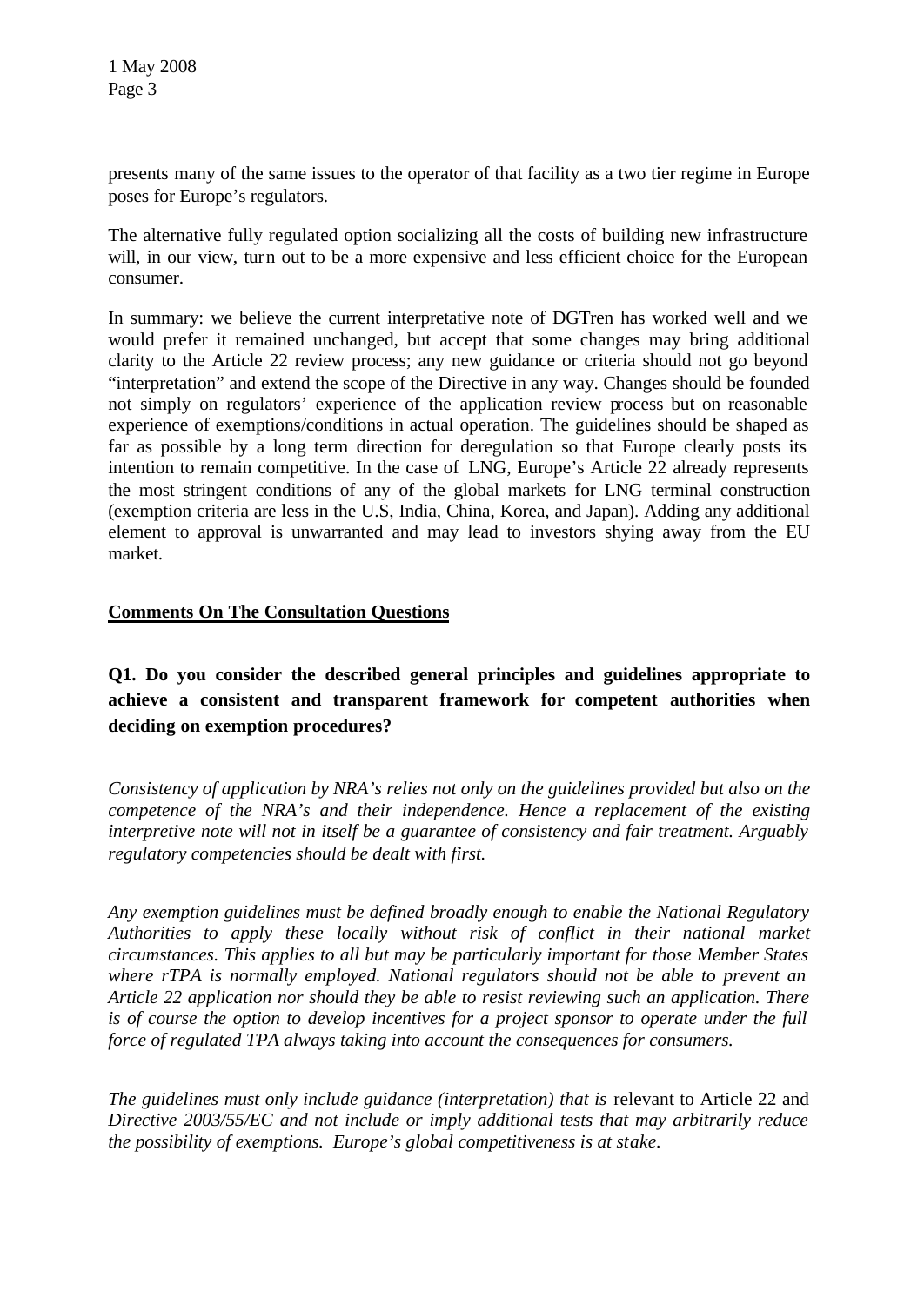*The case-by-case approach required under the Directive specifies that consideration may be given to the need to impose conditions regarding duration of the exemption and that when deciding on such conditions the authority shall take account of in particular, the duration of contracts, the time horizon of the project and national circumstances.* 

## **Q2 Do you consider the present scope of eligible infrastructure to be too narrow?**

*Broadly we support the eligibility criteria as described in Section 2.2.* 

*Assuming that the intention is to ensure consistent treatment, we believe that "Essential" and non-Essential facility proposals should be reviewed by applying the same guidelines. Of course the outcomes from similarly conducted reviews in each case might be different and the decision made on, or conditions applied to an exemption might therefore be different – that is a key strength of the case-by case-review.* 

**Q3 Do you consider open season (or comparable) procedures an important tool in assessing market demand for capacity with respect to determining the size of the project applying for exemption, as well as in the subsequent capacity allocation? Should open season (or comparable) procedures be mandatory?** 

*We agree with ERGEG that open seasons for allocation of primary capacity cannot be mandatory and their suitability will depend on the particular project under consideration. The decision to conduct an open season must rest exclusively with the project sponsors. The reasons for a decision for or against an open season may reasonably be required for consideration by the regulatory authority responsible for reviewing an exemption application.* 

*For merchant terminals (where the terminal owners have no affiliated interests as a User as a producer or as a transporter) a well structured open season procedure might be a useful mechanism for identification of the level of market interest as well as for the efficient, non discriminatory allocation of primary (initial) capacity. On the other hand such processes increase the lead time required for a project and rarely produces a level of firm interest that matches with an efficient physical design selection or the optimum project timing.* 

*Integrated infrastructure projects may be developed as part of a project that involves an upstream source of supply. In these cases an open season on say an LNG terminal is unlikely to be the preferred route of a project developer, especially if this were thought likely to increase the difficulties in managing the upstream project to schedule and budget.*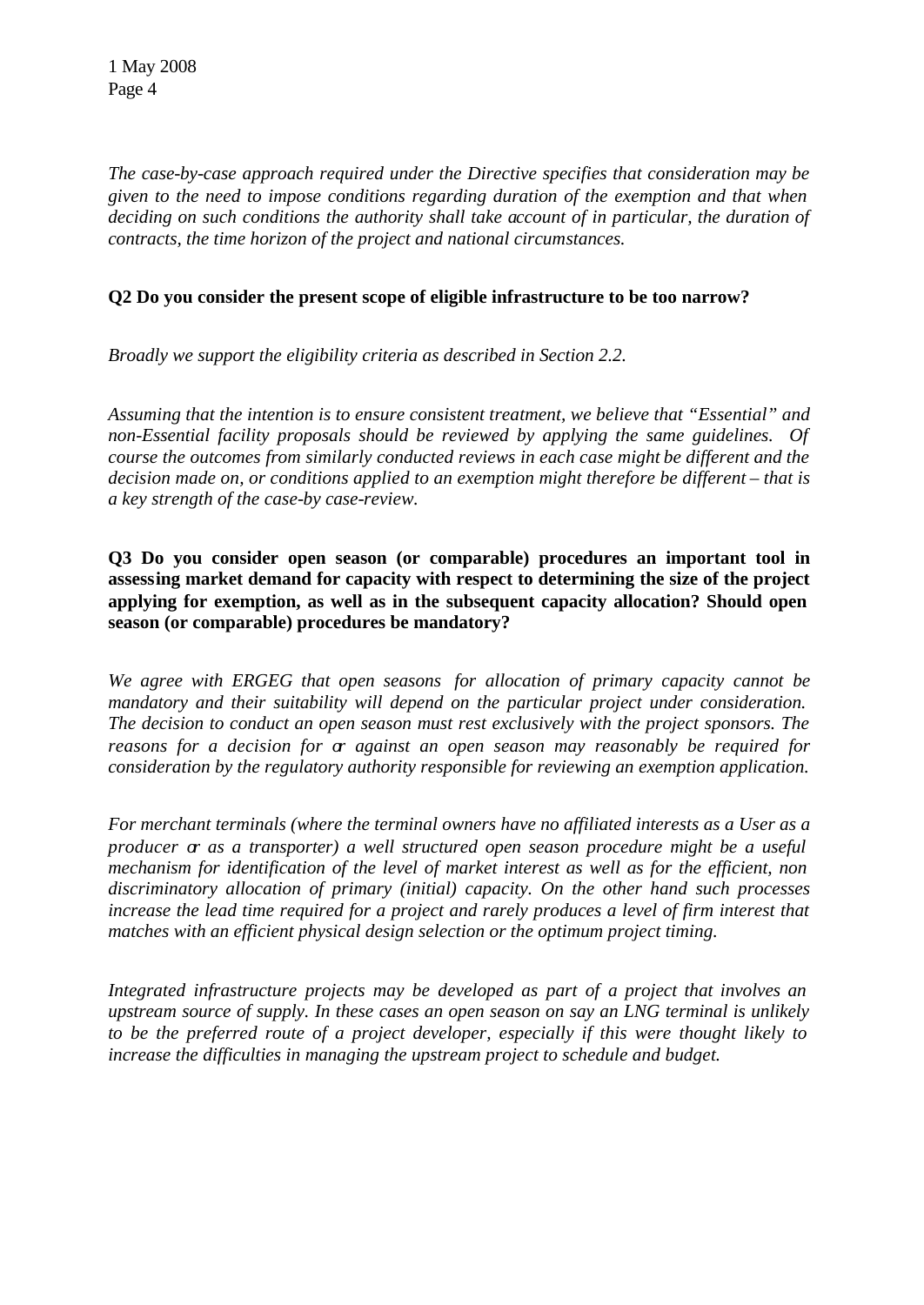## **Q4 Should open seasons also be used to allocate equity?**

*No, a mandatory process for allocating terminal equity must be avoided – such an additional process will be a further burden on project developers and increase the complexity of business activities to be completed before a final investment decision can be taken. Such a requirement would significantly reduce the likelihood of investment or timely investment.*

*Such processes would be unprecedented in the global LNG market and as such, could potentially provide an obstacle that might divert investment elsewhere in the world and away from the EU.* 

**Q5 Some stakeholders think that Art. 22 should be applied differently to LNG terminals as they may be generally better suitable for enhancing competition and security of supply than other types of eligible infrastructure. What is your point of view on this? If you agree, how should this is reflected in the guidelines?** 

LNG terminals enable access by gas supplies sourced from around the world in the form of *LNG. International pipelines connect fewer sources to fewer market areas. Pipelines arguably do less to promote supply diversity and competition in the upstream and wholesale market sectors compared to LNG terminals.* 

*However we believe that the contributions to supply diversity and competition can be properly taken account of under the relevant tests and on that basis there is no clear reason to create a special case for treatment of LNG terminals.*

*It would be possible, however, for Europe to treat LNG Terminals differently on the harmonisation approach chosen. As mentioned above in our introductory remarks, LNG Terminals could be more quickly harmonised on the exempt/light touch regulation approach. LNG terminal ability to connect key external supplies simply demands that a uniform light touch approach is adopted.* 

#### **Q6 Are the described criteria for assessing the effects of an investment in infrastructure on enhancement of competition in gas supply appropriate?**

*Broadly we agree the criteria for assessment as listed under Section 3.2.1 but we have concerns in two respects:* 

*State owned producers exercising control over a proposed infrastructure investment will by their very nature be dominant in their own country (refer 3.2.1.b). Hence it would be more appropriate for the exemption review to be focussed on that producer's position in the relevant sector of the market for production and supply and not its position in its own*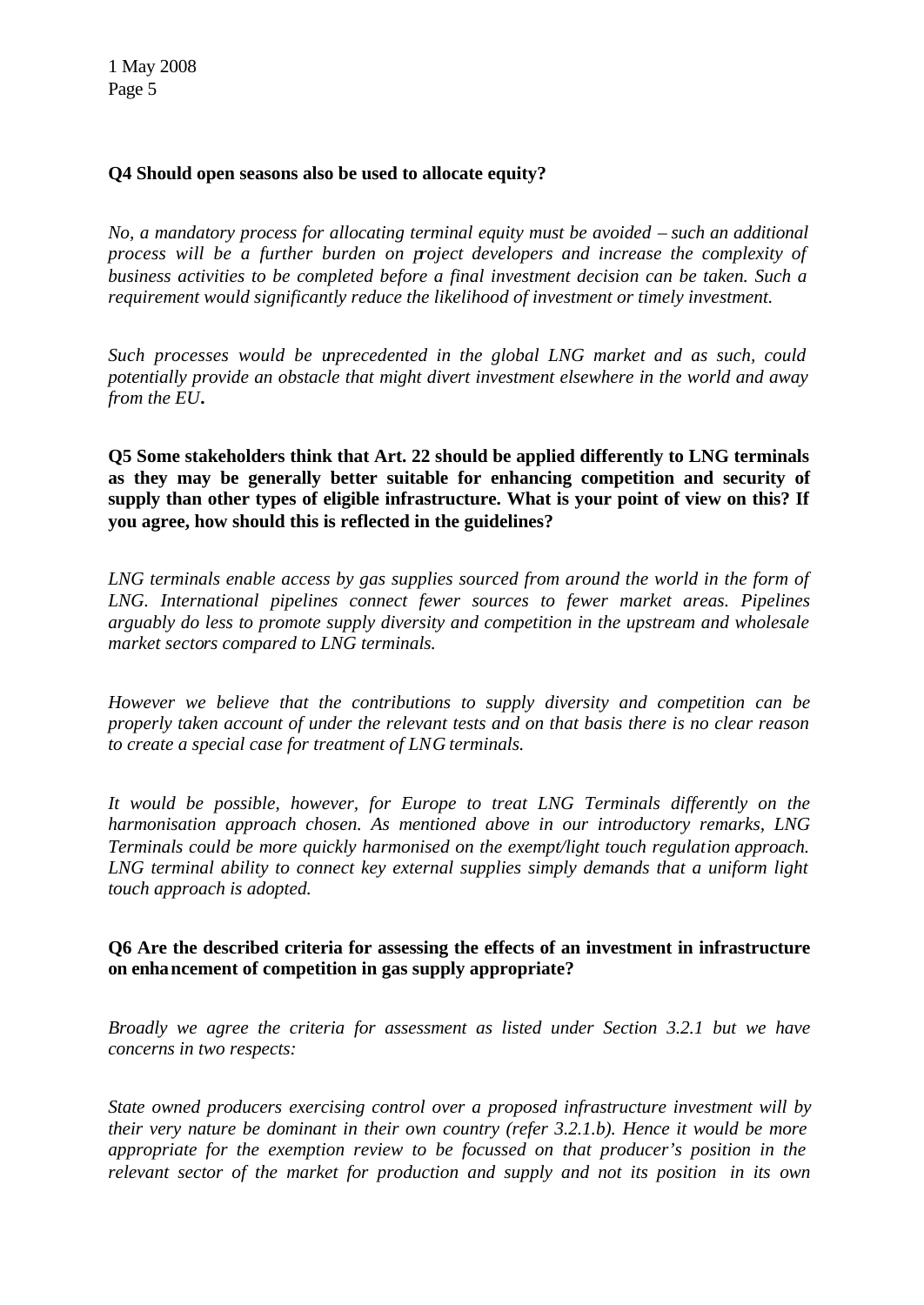l

*country*. *Today, the relevant market for production and supply to Europe is very wide and includes the EEA, Russia, the Caspian, North Africa and LNG from global sources.* 

*We are very concerned about inclusion of any guideline (see 3.2.1.c) that one project might be compared and ranked with another project. "Ranking" implies a central decision-making process that goes beyond an objective application of the Article 22 tests and implies abandonment of the case by case requirement. ERGEG's guidelines must be consistent with allowing the case-by-case approach and there is no justification for introducing a "ranking" guideline. <sup>2</sup>*

## **Q7 Are the described criteria for assessing the effects of an investment in infrastructure on enhancement of security of supply appropriate?**

*We support the guidelines listed under 3.2.2*

#### **Q8 Are the described criteria for the risk assessment appropriate?**

*Whilst broadly agreeing with the 3.2.3 guidelines we would note that "throughput" may be more or less relevant depending on business model and type of infrastructure. Especially in a global LNG market a throughput assessment in an LNG terminal may need to cover a wide range to account for various market conditions. For merchant facilities throughput is largely irrelevant for financing purposes whereas the terms of capacity contracts will be very important.* 

**Q9 Are the described criteria for assessing whether the exemption is not detrimental to competition or the effective functioning of the internal gas market or the efficient functioning of the regulated system to which the infrastructure is connected, appropriate?**

*3.2.6.b should not be included as a guideline as any effects here can be overcome by ensuring that the developers of new infrastructure must cover the appropriate level of any consequential transmission expansion required.* 

# **Q10 To what extent should consultations with neighbouring authorities be done?**

<sup>2</sup> T*he purpose of a ranking guideline is not entirely clear. ERGEG's intention may be to enable a regulator to determine priorities for any consequential transmission investment for a connecting facility such as storage or LNG. It would, however, be more appropriate that regulatory authorities and TSO's establish transmission rules that allow infrastructure users to signal their requirements for transmission capacity and to make appropriate commitments to ensure the investment is made. Such market mechanisms shield consumers from the financial consequences of potentially overlapping infrastructure projects, allowing each to proceed, and avoiding any need for a regulatory selection process.*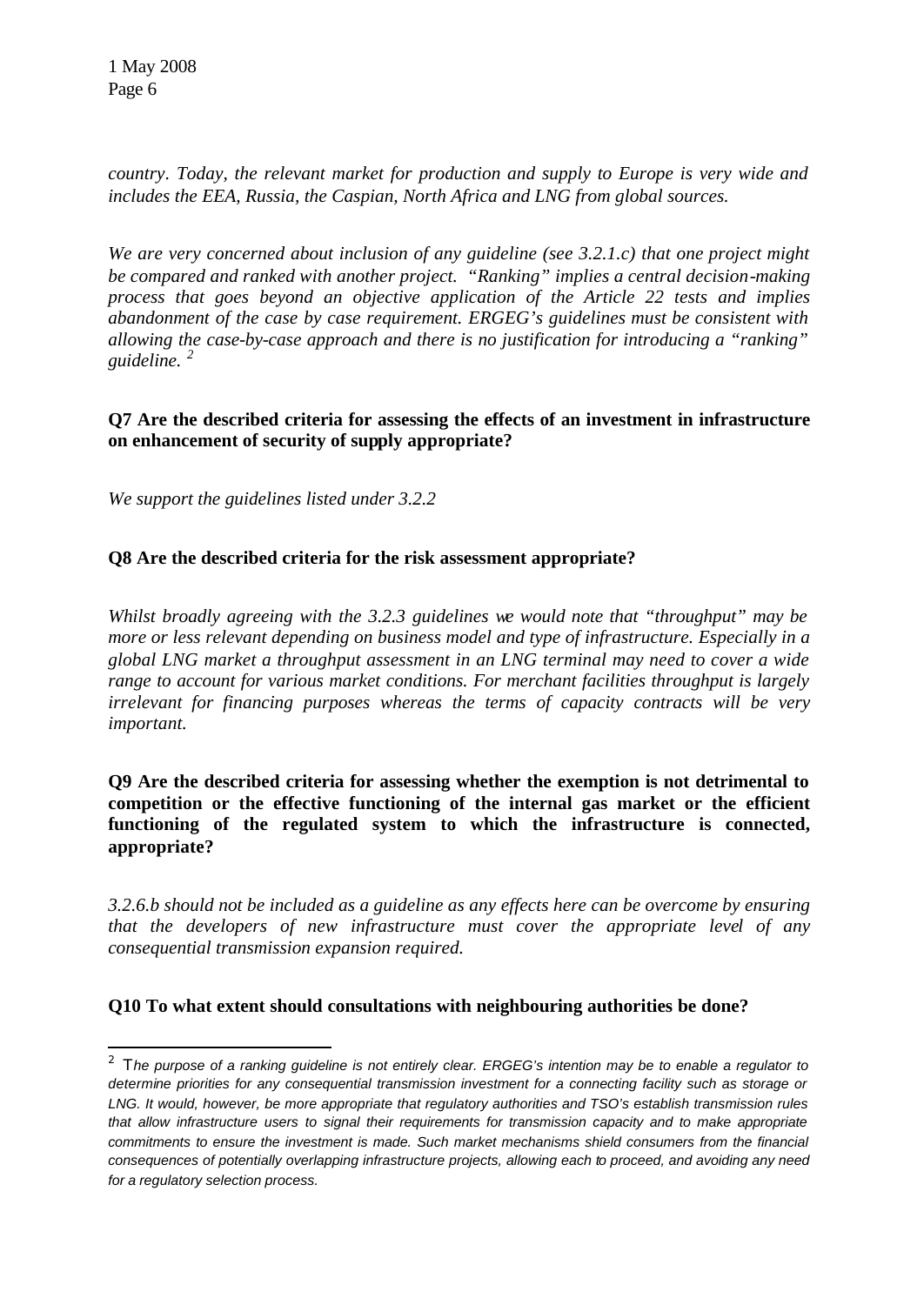1 May 2008 Page 7

*Clearly for pipeline interconnectors each of the relevant authorities should be involved in the consultation, and we would encourage ERGEG to consider routes for streamlining the process in the interests of efficient decision making and timely investment. Perhaps early on in the process the relevant regulators, on the basis of a preliminary assessment of the investment, could agree whether it would in fact be possible to allow the review to be concluded by only one regulator.*

**Q11 Parts 3.3.1.1 and 3.3.1.2 of the proposed guidelines deal respectively with partial and full exemptions. Do you consider the described decisions (partial/full exemption) appropriate in safeguarding the goal of Directive 2003/55/EC in making all existing infrastructure available on a non-discriminatory basis to all market participants and safeguarding the principle of proportionality??**

*We agree that the guidelines cannot set a limitation on the range of possible exemption types that could be applied for and/or granted. In the context of Article 22 level investments we strongly urge that ERGEG exercise its influence to encourage the earliest possible abandonment of 80/20 or 75/25 rules/guidelines as these have the potential to eliminate rather than encourage investment and competition.* 

*Furthermore partial capacity exemptions significantly increase business complexity and severely limit any benefits of innovation that might otherwise be available to an operator were his facility completely free of direct regulation. For instance it will be difficult if not impossible to operate a mandated use it or lose design for the regulated portion of capacity whilst being entirely free to design differently for the exempt element. We doubt that there is any appetite amongst the investment community to support projects where an Article 22 exemption is granted only for a part of a facility's capacity.*

*ERGEG should also consider contract terms as a guideline to match the duration of the exemption.*

#### **Q12 Do you believe that Art 22 exemptions should also benefit incumbents or their affiliates? If yes in what way and to what extent?**

*If the Article 22 tests are considered passed by the application of the procedures under question, then it should not matter whether an incumbent or its affiliates derives some benefit*.

*Q13* **Do you agree that under certain circumstances, deciding authorities should be entitled to review the exemption? How can it be assured that this does not undermine the investment?**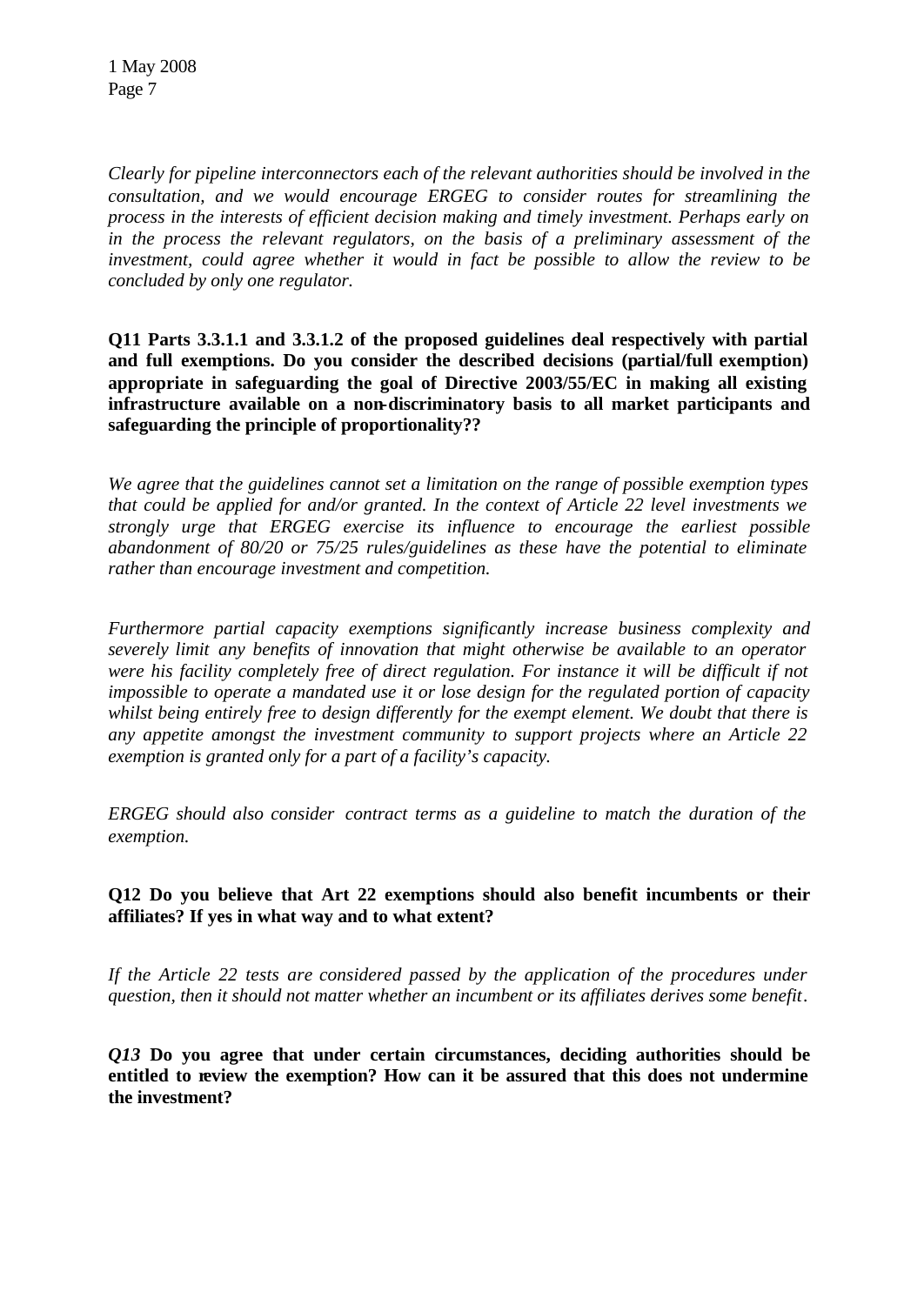*We agree with ERGEG that where conditions apply and an owner/operator fails to comply a review of how the non compliance is rectified should take place but with revocation of an exemption only being considered as a last resort.*

*Section 3.3.1.3 b (duration) proposes that an exemption that is dependent on "market predictions" and can be reviewed after it is granted if such predictions were to change. An investment decision once taken is an irreversible event and to the extent that there is scope for a regulator to review an exemption based on changes in market predictions it would have the effect of inhibiting the availability and cost of finance. We would strongly urge that this guideline be removed.* 

*National Regulating Authorities should be advised to exercise care before initiating a review because a facility has "a negative impact on competition/security of supply" – it would be important only to proceed with such a review if the "negative impact" is attributable to the conduct of the terminal owner/operator and such conduct has resulted in anticompetitive effects.* 

*Furthermore subsequent mergers or acquisitions should not give reason to revisit an article 22 exemption. Conditions for approving mergers and acquisitions are set out in separate merger regulations which provide the relevant regulator with a range of reactions to avoid market dominance.* 

# **Additional Comments**

We also wish to make comments on two areas where there are no specific questions raised by ERGEG:

#### **1. Duration of Contracts**

Prior decisional practice should be included in the guidance, and, according to the Directive the regulatory authorities should consider matching the exemption period to the duration of contracts required. In some cases the contracts may match or be close to the "payback" period but in integrated projects contracts in the upstream element may drive contracting duration across the chain. Arbitrarily limiting exemption duration on the basis of a payback period or on terminal contract duration could therefore have a negative impact on any project but particularly where there is an upstream supply element.

#### **2. Mechanisms for Management and Allocation of Capacity**

Whilst it is acceptable for a deciding authority to require an operator to implement appropriate congestion management measures, it would not be appropriate to "impose" them. The